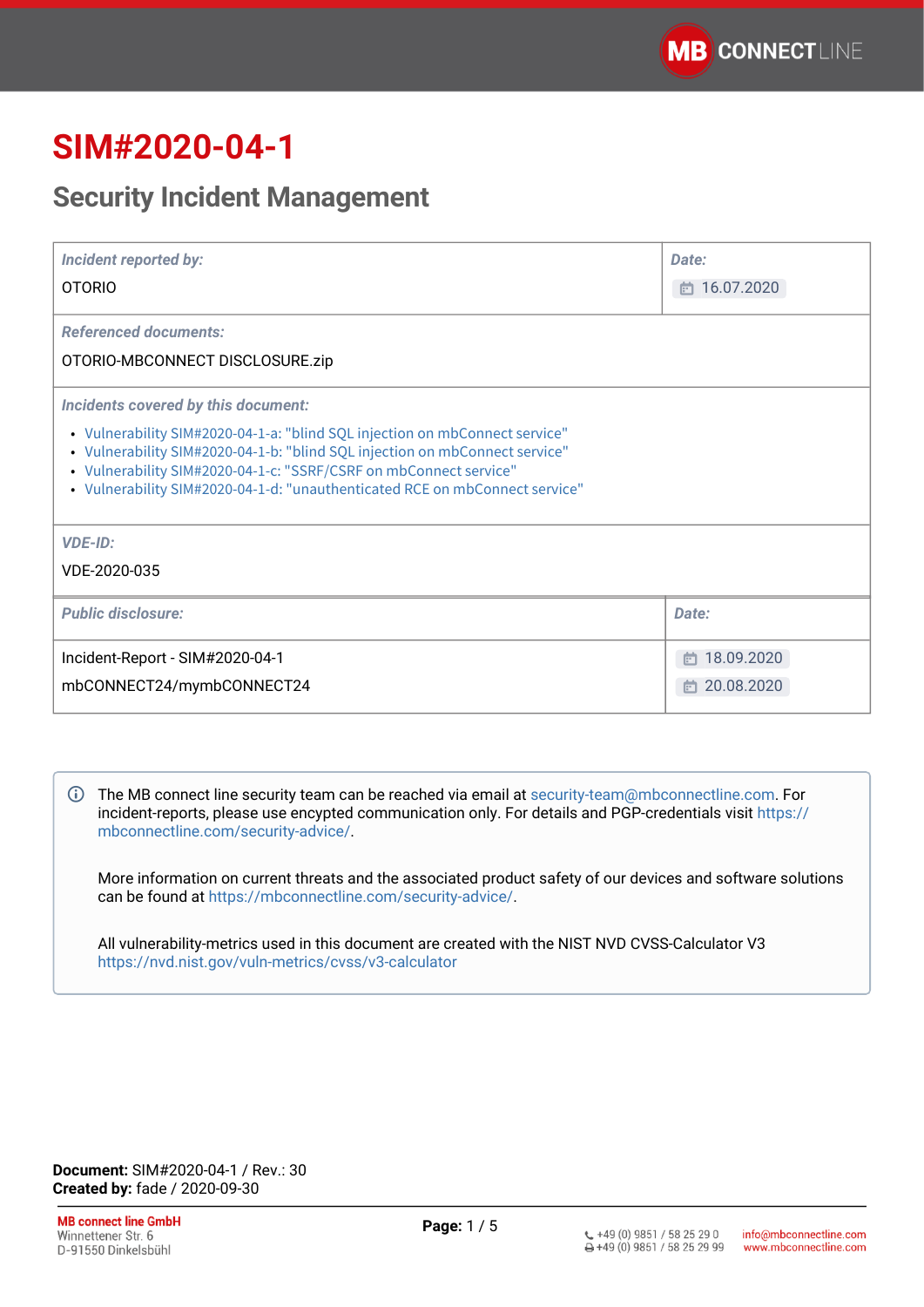## <span id="page-1-0"></span>**Vulnerability SIM#2020-04-1-a**: "blind SQL injection on mbConnect service"

### **Details**

#### *CVE:*

[CVE-2020-24569](https://cve.mitre.org/cgi-bin/cvename.cgi?name=CVE-2020-24569)

#### *Description:*

An issue was discovered in the mymbCONNECT24 and mbCONNECT24 software in all versions through V2.6.1. There is a blind SQL injection in the knximport component via an advanced attack vector, allowing logged in attackers to discover arbitrary information.

This issue can be completely mitigated regarding remote attackers by using a restrictive external firewall.

*Solution:* 

Update to latest Version: 2.6.2

## Affected Products

| <b>Product:</b>            | <b>Version:</b> | Update: |
|----------------------------|-----------------|---------|
| mbCONNECT24, mymbCONNECT24 | $\le$ = 2.6.1   | 2.6.2   |

| <b>CVSS Base Score: 7.1</b>    |                                                     |
|--------------------------------|-----------------------------------------------------|
| Impact Subscore:   4.2         |                                                     |
| Exploitability Subscore:   2.8 |                                                     |
|                                | CVSS v3 Link:   AV:N/AC:L/PR:L/UI:N/S:U/C:H/I:N/A:L |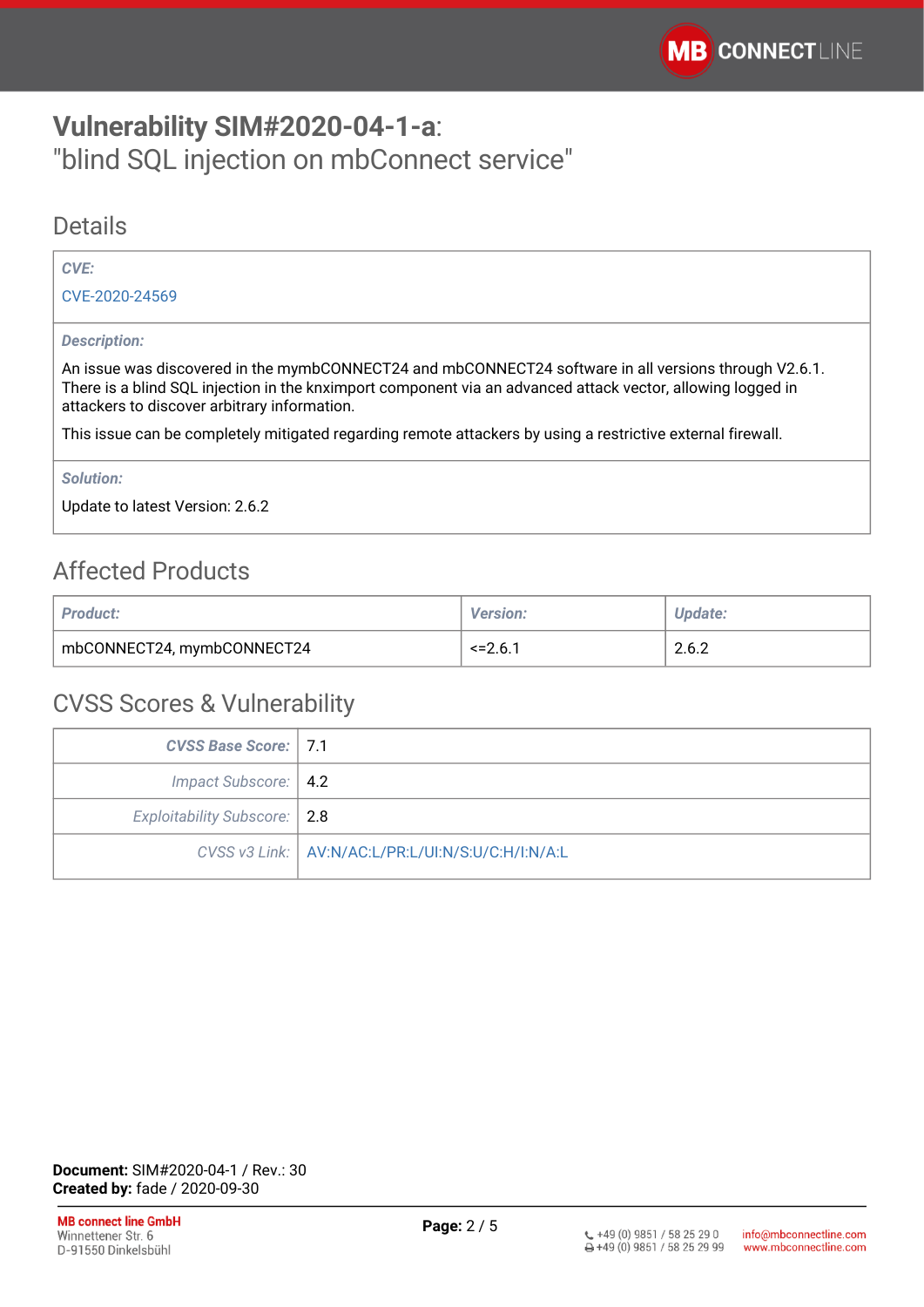## <span id="page-2-0"></span>**Vulnerability SIM#2020-04-1-b**: "blind SQL injection on mbConnect service"

### Details

### *CVE:*

[CVE-2020-24568](https://cve.mitre.org/cgi-bin/cvename.cgi?name=CVE-2020-24568)

#### *Description:*

An issue was discovered in the mymbCONNECT24 and mbCONNECT24 software in all versions through V2.6.1. There is a blind SQL injection in the lancompenent component, allowing logged in attackers to discover arbitrary information.

*Solution:* 

Update to latest Version: 2.6.2

## Affected Products

| <b>Product:</b>            | <b>Version:</b> | Update: |
|----------------------------|-----------------|---------|
| mbCONNECT24, mymbCONNECT24 | $\le$ = 2.6.1   | 2.6.2   |

| CVSS Base Score:   7.1         |                                                     |
|--------------------------------|-----------------------------------------------------|
| Impact Subscore:   4.2         |                                                     |
| Exploitability Subscore:   2.8 |                                                     |
|                                | CVSS v3 Link:   AV:N/AC:L/PR:L/UI:N/S:U/C:H/I:N/A:L |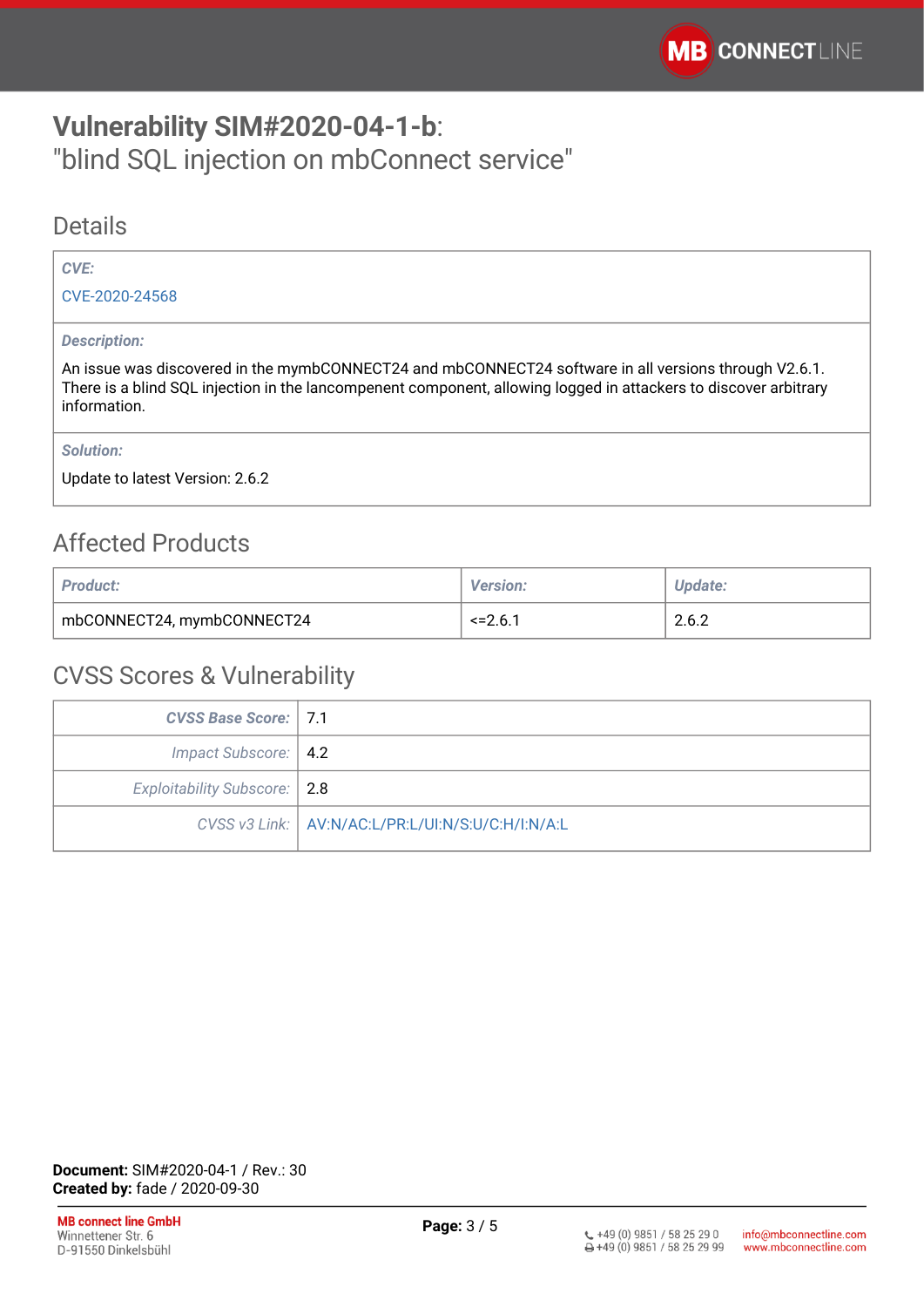## <span id="page-3-0"></span>**Vulnerability SIM#2020-04-1-c**: "SSRF/CSRF on mbConnect service"

### **Details**

### *CVE:*

[CVE-2020-24570](https://cve.mitre.org/cgi-bin/cvename.cgi?name=CVE-2020-24570)

#### *Description:*

An issue was discovered in the mymbCONNECT24 and mbCONNECT24 software in all versions through V2.6.1. There is a SSRF and CSRF issue, in the com\_mb24proxy module, allowing attackers to steal session information from logged in users with a specifically crafted link.

*Solution:* 

Update to latest Version: 2.6.2

## Affected Products

| <b>Product:</b>            | <b>Version:</b>           | Update: |
|----------------------------|---------------------------|---------|
| mbCONNECT24, mymbCONNECT24 | $\le$ = 2.6. <sup>7</sup> | 2.6.2   |

| <b>CVSS Base Score:   8.8</b> |                                                     |
|-------------------------------|-----------------------------------------------------|
| Impact Subscore:   5.9        |                                                     |
| Exploitability Subscore: 2.8  |                                                     |
|                               | CVSS v3 Link:   AV:N/AC:L/PR:N/UI:R/S:U/C:H/I:H/A:H |